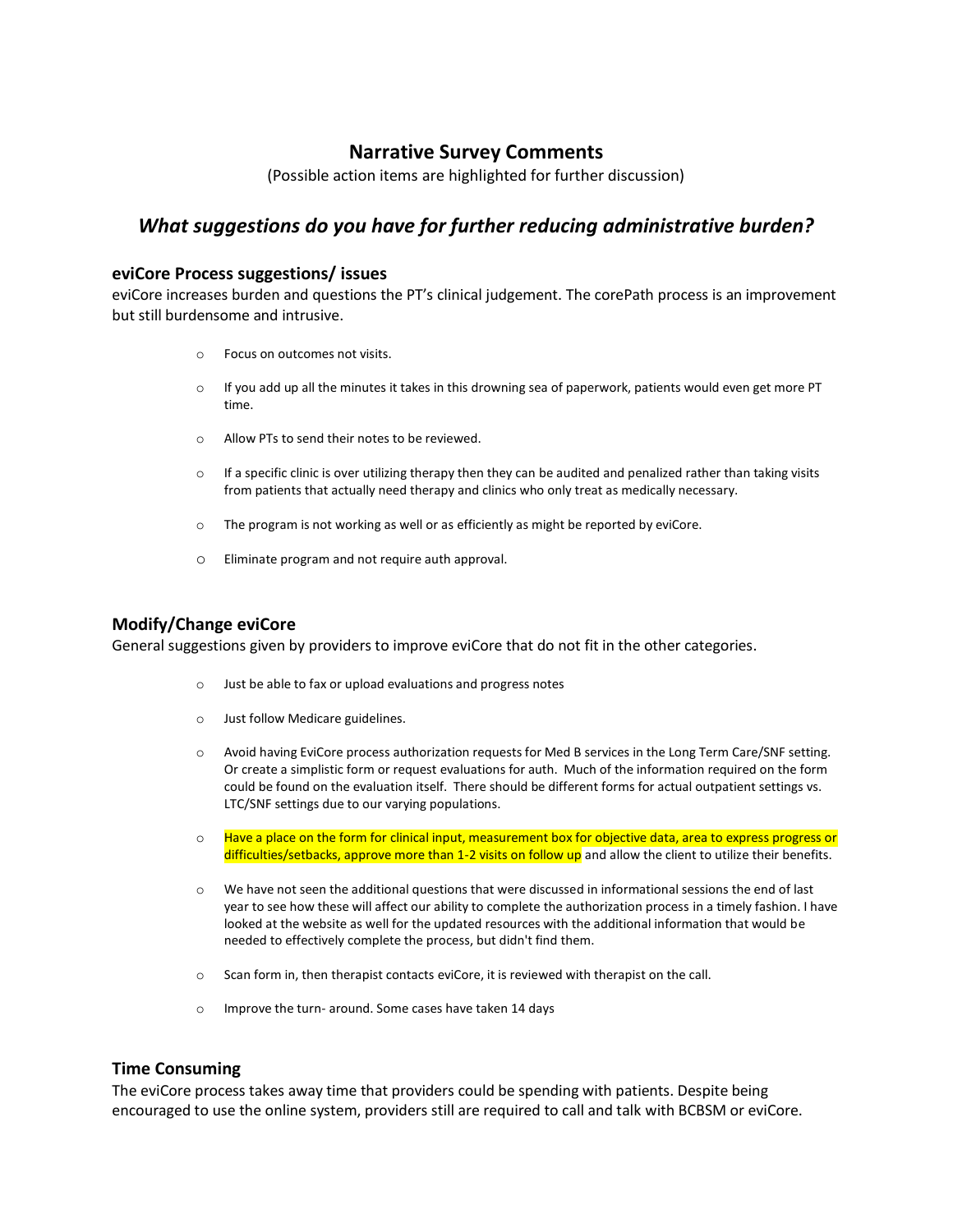Additional staff members will need to be hired simply to complete these authorizations therefore increasing clinic costs. Creating a better connection between eviCore and BCN will decrease time spent by providers fixing these communication errors.

- $\circ$  Stop making me add a bunch of redundant information that should already be in the system. Grant a reasonable number of visits for a given condition so that we don't have to keep re-submitting
- o Consolidate questions/process. Have the leaders of this process tied going through it themselves? Might help to see that every case is different.
- o Keep things standardized (in terms of information needed) and time efficient (reduce redundancy).
- $\circ$  Why would you push us towards using the website when we still need to call and wait on the phone to find out # visits are authorized? Now this takes 2x as long. When this rolls out to all BCBSM plans in July we will need to hire another staff member just to do auths.
- o It is limiting patient care and time consuming administratively.
- $\circ$  Completing authorizations takes away from time I could spend treating patients and puts an extra burden on our administrative and support staff. It increases clinic costs and is frustrating for patients to be unable to use their outpatient therapy benefits.
- $\circ$  Change the forms to be less time consuming. Bring physical therapists on board to create forms that are treatment area specific. One form for total knee replacement, rotator cuff surgery, etc.
- $\circ$  Approve more visits at a time. Approving 1-3 visits at a time causes a huge administrative burden. Also, there is a HUGE disconnect between Evicore/Corepath and BCN with claims processing. We get many denials stating there was no auth. We produce authorization from Evicore/Corepath and have to put hours of time in only to find out that BCN did not have the same information as Evicore/Corepath. We are the ones taking the time to fight these denials when the systems between the two companies need to be better interfaced to avoid these issues.
- $\circ$  Every time we talk to someone, they give us different answers to the same questions. Your staff all needs to be on the same page. The information you ask for in the forms are very redundant-just read the evaluation/progress note that we send in for the information. I am getting worn out from all of the unnecessary required paperwork. It takes away from the most important part of my job, patient care!!!
- o Eliminate need for the DASH functional questionnaire which is very time consuming and redundant of the functional questions on our evaluation. Even though it usually takes less than 10 min to perform the Evicore process for auth that is 10 min. therapists are not spending with their patients, which is sometimes 25% of their scheduled time. I would also reduce the number of questions on the auth form as this information is on the initial evaluation which can be sent to Evicore.

### **Online System more efficient**

Providers indicate the online questions are inconsistent with the paper forms. The online system is slow, not always clear or complete and asks repetitive questions. In a corporation with multiple clinics, all clinics should have access to the online system to increase efficiency. Responses are not immediate as promoted by eviCore.

- $\circ$  It would be much more efficient if the worksheet completed by the PT was aligned with the online request. If the wording was the same online as it is on the form, and if there could be a reference to the question on the form it would enable support staff to complete the online request without asking assistance.
- $\circ$  It would be nice if the sheets that we print off to obtain information would more closely follow the questions asked on the website.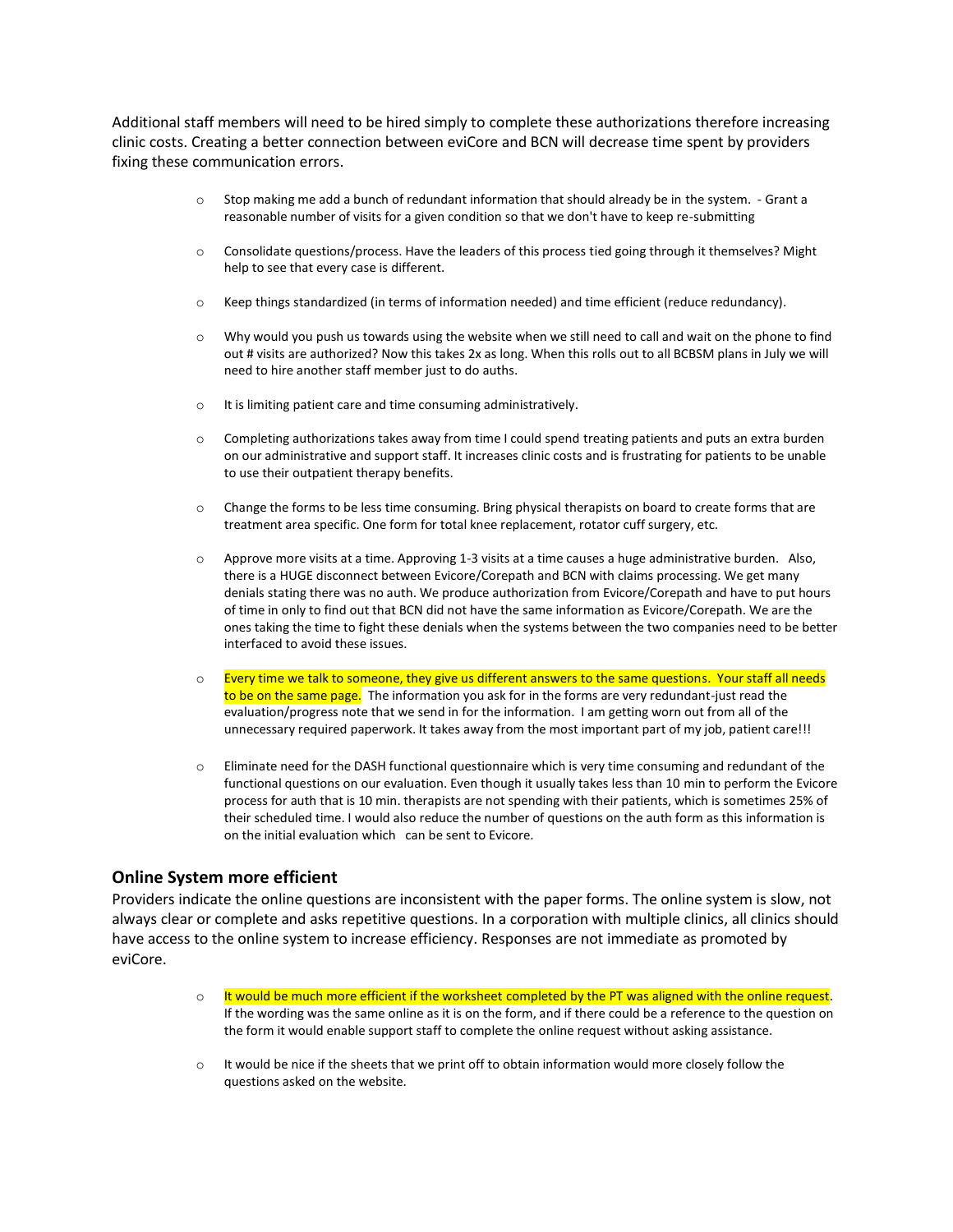- o Some indexes we use are not in your system.
- o Work on streamlining the online portal so it is more efficient and very clear for clinicians to choose the proper link to obtain auth for PT visits.
- o The system is slow and needs to be fixed. Improve the hand request clinical forms so we can move faster on the web portal.
- o Improve consistencies on the website, it is unknown with what questions/results you may get
- $\circ$  Have the questions on the form match questions online. Give more visits for patients especially when they start 6 or 8 as it's not enough. Make the process less time consuming and require less clinical information. The forms & entering on line is too time consuming.
- o Website asks repetitive questions, same answers are input into several screens
- o We are supposed to be getting an immediate response when doing the requests online, but we are only seeing the immediate response about 2/3 of the time. The new corePath guidelines take more time away from the therapists being able to see patients because the questions are more clinical in nature and cannot always be handled by the office staff who are assisting in getting the authorization requests.
- $\circ$  If a facility has multiple locations, allow ALL locations to submit online. Apparently only the main clinic is allowed to do so and filling out the form or calling is SO MUCH MORE time consuming!!!
- $\circ$  We have never had an opportunity to request a specific number of visits. It would be nice if the paper intake form more closely followed the on-line submission screens. Going through web-denis to get to Evicore site is extra time. Should be able to go back screens if data needs to be changed/error was made. Cannot do that for every screen. Would prefer page at end with ALL data when auth is approved (currently doesn't have visits AND units, patient name/DOB/auth number, date range, etc all in 1 place). Would like to consistently get the box/screen near the end that asks for additional information. Probably only get that box/screen 20% of the time.

### **Easier for office staff to complete**

The forms have to be completed by providers the majority of the time because the questions are clinical. The office staff does not always know how to respond and thus asks the providers multiple questions. If the paper forms were more reflective of the online forms, office staff would have an easier time completing the process on the web.

- $\circ$  Suggest printable forms that accurately reflect what information is needed to complete the authorization request. These forms could then be given to the therapist at the patients visit so the necessary information can be obtained. The completed forms can then be given to office staff to submit auth request.
- o It is unclear why if notes are given support staff must still fill in measurements.
- o Administrative staff are no longer able to call to get the auth, the PT has to take time out of their busy day to call because the questions asked cannot be answered by support staff.
- $\circ$  Issue paper templates that can be filled out by the therapist and then entered in to the computer by the support staff.
- $\circ$  It would be much more efficient if the request worksheet completed by the PT aligned with the online request. If the wording was the same online as it is on the form, and if there could be a reference to the question on the form it would enable support staff to complete the online request without seeking assistance.
- o Very pleased with the new Evicore Corepath! :) Suggestions on making Landmark for Blue Care Network, the same as the new Evicore Corepath authorization would be wonderful! That is where the burden on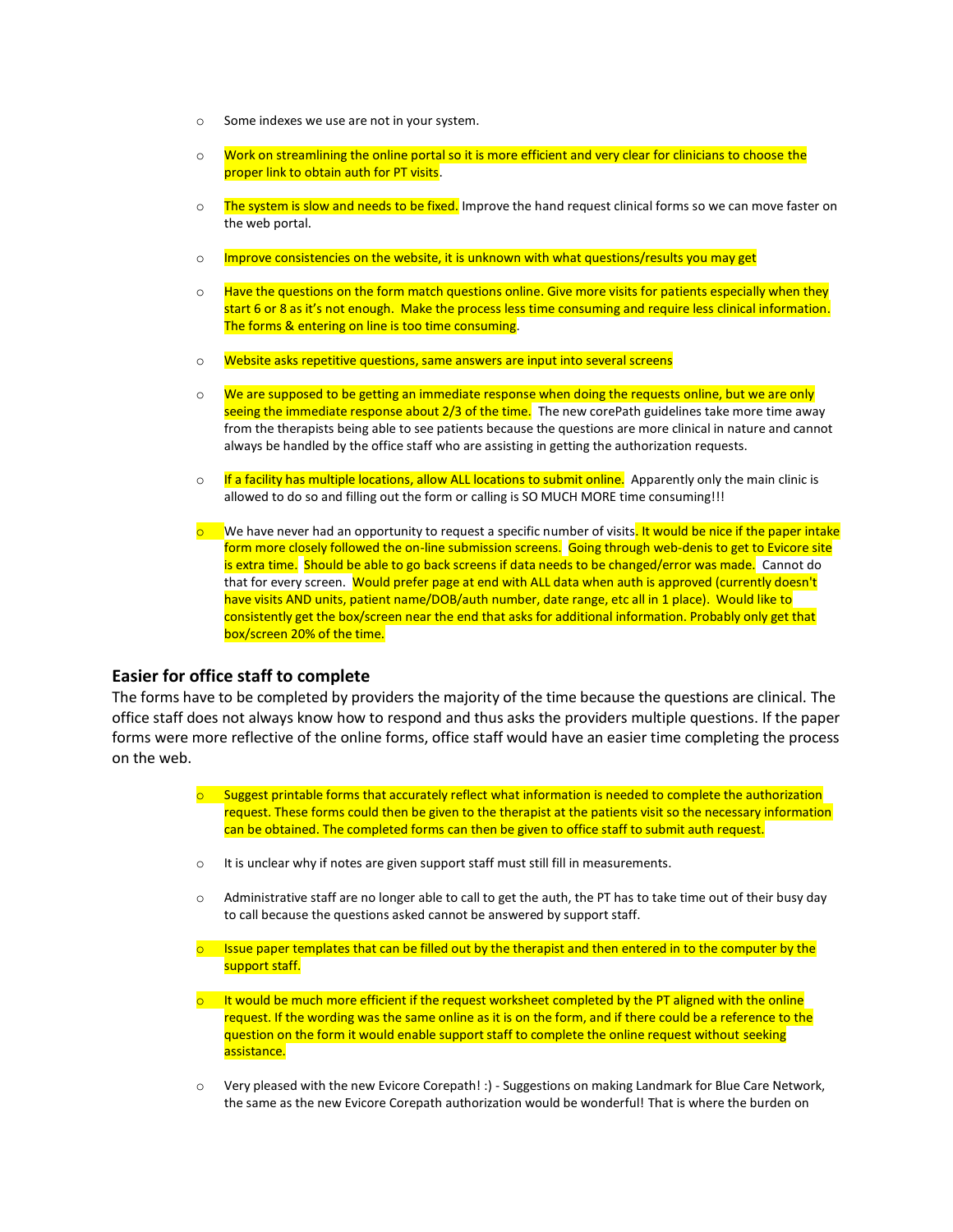administrative time is now (Landmark), having to call for case ID then filling out an online form that the Physical Therapist should be doing, because if it is not filled out completely, you have to go back to them to ask questions continually it seems & any questions that occur when filling out the form online, if it's time consuming getting answers from the Physical Therapist, you get kicked out & have to start over...Very frustrating!

o We are supposed to be getting an immediate response when doing the requests online, but we are only seeing the immediate response about 2/3 of the time. The new corePath guidelines take more time away from the therapists being able to see patients because the questions are more clinical in nature and cannot always be handled by the office staff who are assisting in getting the authorization requests.

## **Professionals make the decisions**

Providers are responsible for patient care and their decisions should not be influenced by an insurance company or even another PT who has not seen or examined the patient. Medical necessity is better determined by providers, not someone with no medical experience. Patient presentation is often misunderstood by eviCore/BCBSM.

- o What type of data are you gathering from corePath? The physician, PT and patient should decide on the care they are receiving, not the insurance company. You have heard this before, I know.
- o Trust the clinician to do their professional job.
- o Acknowledge therapist input!
- o Monitoring of units causes burden on the care team. Changes create poor patient satisfaction as they are told they will have less care that day. If same frequency of units are delivered then visit number is reduced. Patient are confused and concerned about their benefit and who is determining Medical necessity in conflict with their physician and therapist.
- $\circ$  Trust our clinical judgement! I would rather they look into how many visits are needed for specific diagnoses and grant that amount initially and then have us request authorization for extenuating circumstances. Example.... Achilles tendon repair. We know that they are going to need months of rehab. I would rather they give us 24 visits to start and then request additional visits after the 24. TKA - we should be granted 12 visits and then request further visits afterwards. I think that everyone should be granted a minimum of 10 visits to line up with the Medicare documentation.
- o Get rid of authorizations all together and allow the physical therapist to make sound judgement on how long to keep patients in therapy. If a specific clinic is over utilizing therapy then they can be audited and penalized rather than taking visits from patients that actually need therapy and clinics who only treat as medically necessary.
- $\circ$  Let the health care providers be responsible for directing care. Not some nurse reading forms and using data bench marks to decide on appropriate auth of visits.
- o Go by our initial plan of care visits that the Dr. and the PT deem medically necessary.
- o Go with doctor and therapist recommendations.
- o Let PT and doctors determine what is right for patients.
- $\circ$  The clinicians seeing the patients should be the ones deciding how many visits are warranted for each specific patient, not relying on algorithms that don't take individual responses to surgery/injury into account.
- $\circ$  Go back to letting the professionals make decisions based on the patient individual case, not algorithms. Everyone is different and responds differently.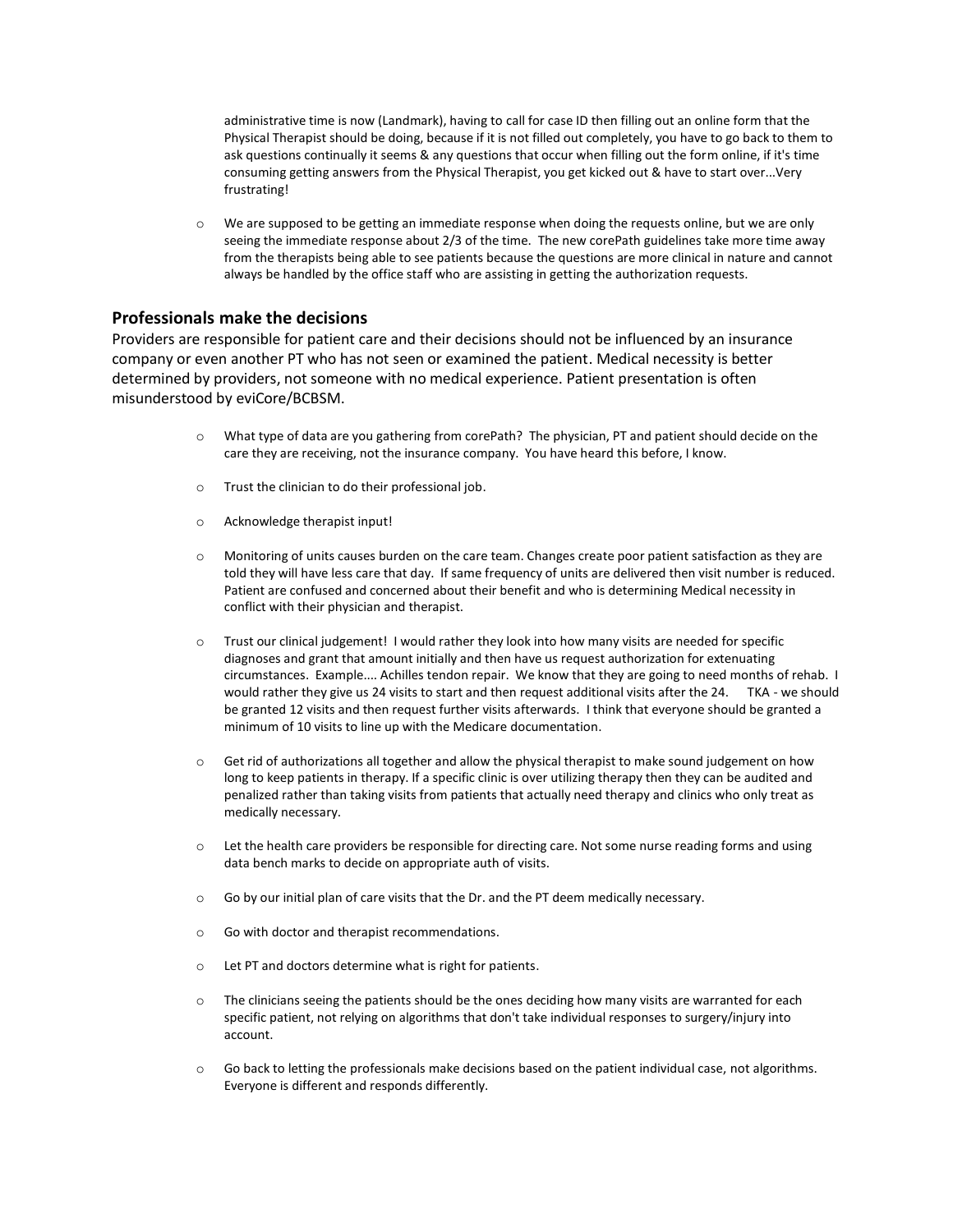- o BCBSM could allow the providers to determine medical necessity through sound clinical judgement without the use of a utilization management company. They could use an audit process instead. The less number of people between a provider and a patient, the better.
- o Evicore/path-core needs to line up with visits allowed per insurance carrier. Patient will call and hear from insurance they have 30 visits, however path/evicore will only allow 16, than the Dr and patient get upset with PT. If the PT sees the patient more they get penalized; however the PT knows what the patient needs not a computer program. Peer to peer review will take more time out of a PT day when instead we could be helping patients.
- o The form allows for reduced admin time spent, however, all clinical justification options have been replaced with check boxes and does not adequately reflect patient presentation.

## **Direct login with less information required**

Logging into the system especially for second authorizations requires too much provider and patient information. The system should automatically remember this to save providers/admins time.

- $\circ$  Don't require me to enter my name & fax # every time. My fax # has not changed in 15 years. I shouldn't have to enter my NPI then select my clinic then confirm it when I only have one clinic, tied to my NPI.
- o Able to log directly into Evicore would be an immediate improvement, along with ability to enter less information for choosing the patient.
- o Quick login, patients info saved from initial eval so just edits can be made on second auths, and more visits given for each auth, so I don't have to keep sending them out and doing re-evals each visit
- o Reducing demographic information.
- $\circ$  Authorization letter is fully faxed. When provider information is changed in the portal, it should be remembered and followed. (i.e. we prefer to use our EMR fax number, but eviCore does not allow for editing the information so that the eviCore system maintains the new information) For second authorization requests, no one should have to fill out more than the patient name and ID number - the system should just be an "upload" process and submit.
- $\circ$  Need a much quicker log in process! need to grant visits from therapist and doctor orders, not on a cookbook system
- $\circ$  Make forms actually applicable to patient conditions. We should not have to fill out demographics. Give appropriate number of visits from the get go so we are not wasting our time and can actually serve patients.

### **Change visit requirements, focus on outcomes & clinical reasoning**

eviCore does not respect clinical reasoning regarding the appropriate amount of visits. Calling to change this is burdensome. The system does not consider case complexity and too few visits are authorized. They should be more focused on patient outcomes and not the number of visits. Additionally authorization should not be required for the first 5-12 visits.

- o Authorize more visits upfront at a greater frequency to improve patient dysfunction at a more rapid pace
- o Actually basing visits on the complexity of the case and not just the same amount for everyone.
- o First authorization should be secure 3x a week for 4 weeks, then reauthorization for additional. Average visits per patient tends to be 12-14
- $\circ$  Increase initial visit count to 10 and eliminate supplementary form, produce a single form global submission
- o Insurance companies need to quit practicing medicine.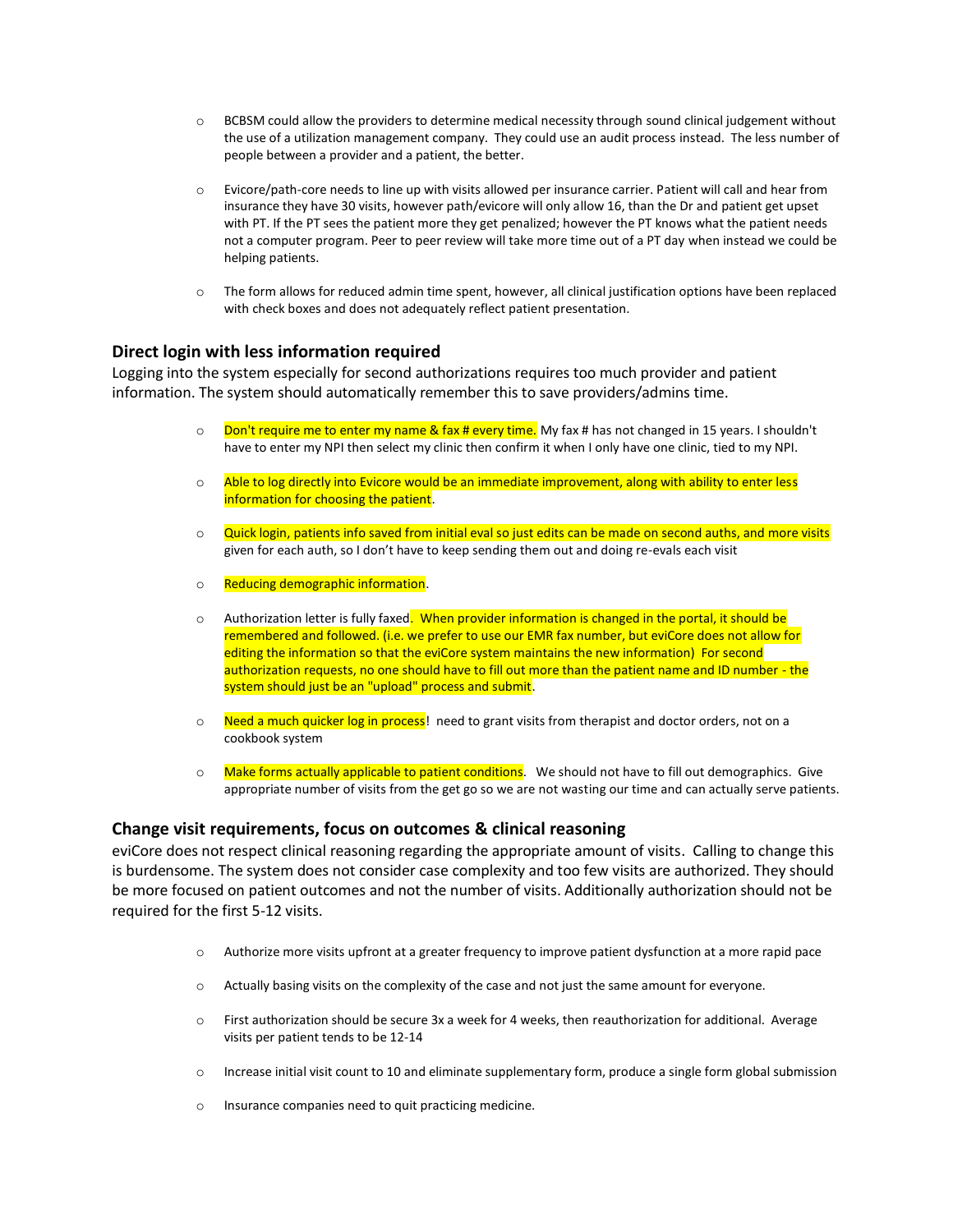- o Patients want to be treated based on the evaluation and judgement of their medical provider.
- $\circ$  If you add up all the minutes it takes in this drowning sea of paperwork, my patients would even get more of my time.
- o Trust your providers, focus on outcomes not visits.
- o Base the authorization of visits on therapist clinical reasoning and not give out some arbitrary number of authorized visits based on financial reasons.
- o Authorize more visits. What progress do you expect to see when you authorize 1-3 visits? There is also a time factor as well. You authorize 1-3 visits for the time frame of one month. The majority of clients are treated 2-3 times per week. Without authorization we can't see the clients so there is a delay in treatment.
- o The people reviewing the cases are paying no attention whatsoever to the setting the patient is in. We request therapy for residents of a skilled nursing facility and we are denied the number of requested visits stating the patient can do a home exercise program...THEY LIVE IN A SNF! How can they do a HEP?!? Very poor reviewing of requests. Are the people doing the initial review even clinical at all?
- o Allow therapist to use their judgment to complete 6-8 PT sessions without requiring authorization; direct access allows up to 10...so why not evicore?
- $\circ$  In post op care, please consider providing more visits up front when we realize these more complicated patients will require prolonged PT
- o As it seems standard to give 6 initial visits, no need for authorization the first 6 visits and then start the process if needed
- $\circ$  As a category A provider there should be no need to complete online prior authorization for visits.
- o Questions 7 and 12 ask about requested number of visits -- where is there a place to request a certain number of visits? This option never comes up. We are just assigned visits with no input from the therapist.
- $\circ$  I don't find the process a burden. Having to call Evicore to change the authorization to what was requested on my forms to insure they will be covered and the patient doesn't get a bill is the burden.
- $\circ$  Outcome measures better reflect the impairment/condition and provide a section that allows for therapists to specifically enter how many visits requested.
- o Authorize more visits to start. Give more visits at first or second request.
- o Don't require any auth for the first 6 visits and then ask for functional information based on patient's condition.
- o Give the required visits that was ordered by physician on the original prescription
- $\circ$  Let therapists do the job they were trained to do and eliminate the need for authorizations. The authorization process takes the clinical judgment away from the therapist, makes more work for the therapist, and puts the patient's healthcare in the hands of someone sitting in a cubical that has never examined the patient.
- o Have the questions on the form match questions online, give more visits upfront-6 or 8 is not enough for the therapists to start with; too much clinical information is needed, forms & entering on line is too time consuming.
- o Trust our clinical judgement! I would rather the look into how many visits are needed for specific diagnoses and grant that amount initially and then have us request authorization for extenuating circumstances.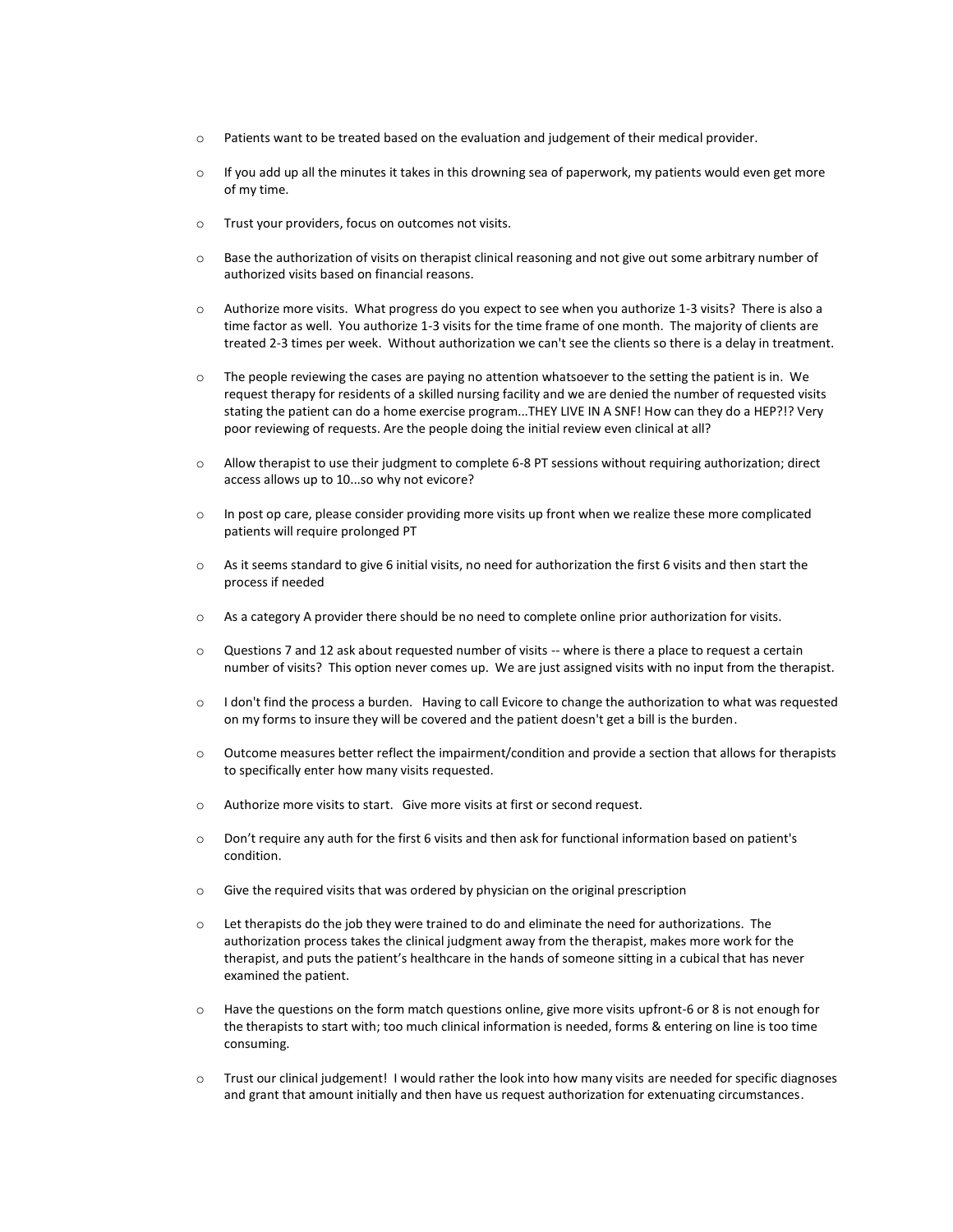Example.... Achilles tendon repair. We know that they are going to need months of rehab. I would rather them give us 24 visits to start and then request additional visits after the 24. TKA - we should be granted 12 visits and then request further visits afterwards. I think that everyone should be granted a minimum of 10 visits to line up with the Medicare documentation

- o Approving more visit at initial and second requests to deliver continuous and uninterrupted care and less time filling out request forms.
- o Be realistic about the amount of care needed to restore function. Adding unit limits really limits clinical options and forces another layer of clinical tracking and administrative burden. It is hard to put on a form all the variables needed to paint a picture of the patient in front of us and these arbitrary limits stifle progress. We typically get 4 units a visit on initial auth and drop to 3 on second auth with no consideration given to patient involvement.
- o Authorization of visits need to reflect clinical findings of each patient
- o Authorizations of adequate visits after initial evaluation
- o Authorize after 12 visits period. Have more pleasant representatives answer the phone when you have to call to provide information. They are RUDE!!
- o Quick login, patients info saved from initial eval so just edits can be made on second auths, and more visits given for each auth, so I don't have to keep sending them out and doing re-evals each visit
- o Give the therapists the amount of visits they ask for on the initial evaluation. It is unrealistic to treat a patient with 6 visits per month, 2 x per week for 3 weeks when you can't ask for more until the 4th week is causing delays in patient care. Scheduling them only 1x per week doesn't get them enough education and skilled intervention to take care of their injury or illness. This method of reimbursement is inefficient and causes longer healing time for the patient, frustration and possible early discharge because the PT doesn't want the hassle of all the paperwork and waiting to see if we get 2 more visits.
- o Authorize more visits at the onset of care which reflects an accurate ability for the therapist to treat a patient without being directed and hung up by ridiculous and redundant paperwork.
- o Give us a better outline why patients that need continued care and slow progress and one time you will give 2 visits and then others you will give us 6-8. No great change in overall objective measures. Just seems a little inconsistent.
- o Authorize more visits on second authorization--needing to frequently fill out paperwork every 1-4 visits is very time consuming, especially for patients requiring a high frequency of visits for their diagnosis. Also, the forms list minimal functional assessments/objective measures to represent patient status, which thus requires the clinician to fill out a lot of information in the comments section to communicate patient status.
- $\circ$  Give patients eval plus 10 visit from the start, be more strict with visits after that point unless post-surgical
- o Have a place on the form for clinical input, measurement box for objective data, area to express progress or difficulties/setbacks, approve more than 1-2 visits on follow up and allow the client to utilize their benefits.
- o Trust the MD and PT suggestion for number of visits. PT rehab is the least expensive and most effective conservative care. Stop limiting it so severely!
- $\circ$  One thing that has changed from 2017 is that we are not being given the opportunity to receive additional visits for a 2nd or 3rd auth when the end date has not been reached. Most times our patients are given 1-3 visits in a 2nd or 3rd auth to be used in a month. That is less than 1 visit a week. In actuality POCs signed by doctors are stating they should be seen 2 x a week for a total of 8 visits a month. The denial letter gives us the choice to start a new auth beginning after the end date of the current auth or our PTs need to appeal the previous auth. This is not helping our patients as they back slide in their treatment when not being seen for 2 - 2/12 weeks. It is also not time efficient for our therapist who have to take time away from patients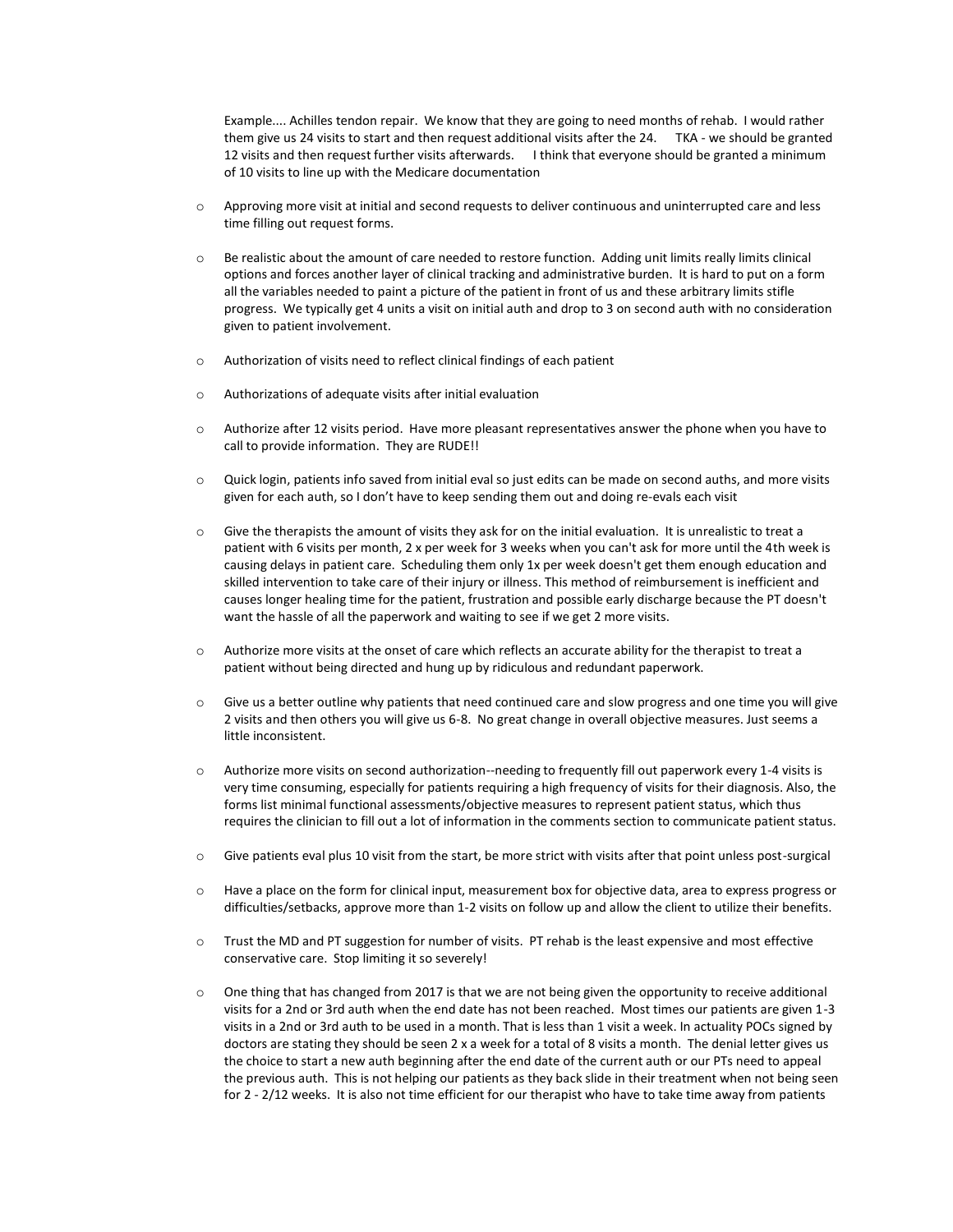to handle lengthy appeals. Last year some of our PTs were on hold for 30 - 45 mins waiting to speak with someone and still didn't get an answer over the phone. Will the appeals process be the same for them?

- $\circ$  Stop making me add a bunch of redundant information that should already be in the system. Grant a reasonable number of visits for a given condition so that we don't have to keep re-submitting
- o Let patients have access to medically necessary physical therapy benefits that they pay for each month in premiums and reduce interruptions in care.
- o Approve more visits at initial evaluation.
- o It would be helpful if you authorize 12 visits initially for surgical patients. They can progress through the first post-op month, and useful information can be provided to you for additional visit requests.
- o I wish they would authorize at least 12 sessions initially for neuro patients
- o Allow patients access to medically necessary care! They pay the money so let them use their benefits! Let us Physical Therapists do our job in helping patients get their life back.
- o Authorize more visits initially to reduce paperwork and disruptions in care.
- o Start reward program for therapist who shows better result in short time. It will save BCBS money and therapist will be happy to work with patients. Reduce paperwork. Give correct and timely information to therapist so that they collect deductible and co pay in timely fashion. Finally, educate the patient about deductible and copay. Tell them it is part of their contract which thy must honor. Many patients are "runaways".
- o Approve more visits at a time. Approving 1-3 visits at a time causes a huge administrative burden. Also, there is a HUGE disconnect between Evicore/Corepath and BCN with claims processing. We get many denials stating there was no auth. We produce authorization from Evicore/Corepath and have to put hours of time in only to find out that BCN did not have the same information that Evicore/Corepath did. We are the ones taking the time to fight these denials when the systems between the two companies need to be better interfaced to avoid these issues.
- $\circ$  It would be beneficial to still be able to start an authorization for the initial request before the patient is seen without having clinical information so we can have their visits approved.
- o Let therapists make the judgements on number of visits up to 10-12 visits prior to requesting authorizations- I would rarely have to request.
- o Respect the therapists request, stop over managing it; stop choosing profit over people's well-being!
- o EviCore needs realistic algorithms based on the actual needs of patients and actual number of visits required to meet the patient's needs rather than on their arbitrary numbers that are published nowhere in the literature and that they won't share because they say they are proprietary information. Approving a more appropriate number of visits at the initial auth would reduce administrative burden and be better for the patient.
- o Automatically authorize post op patients 10-20 visits based on surgery
- o Grant a more reasonable number of visits initially (more than 6). 2. Accept our plan of care documentation as support for the need for care. 3. Grant authorization for 15 visits or 20 visits prior to having to request further authorization.
- o Need a much quicker log in process! need to grant visits from therapist and doctor orders, not on a cookbook system
- o More realistic initial authorizations with more visits authorized.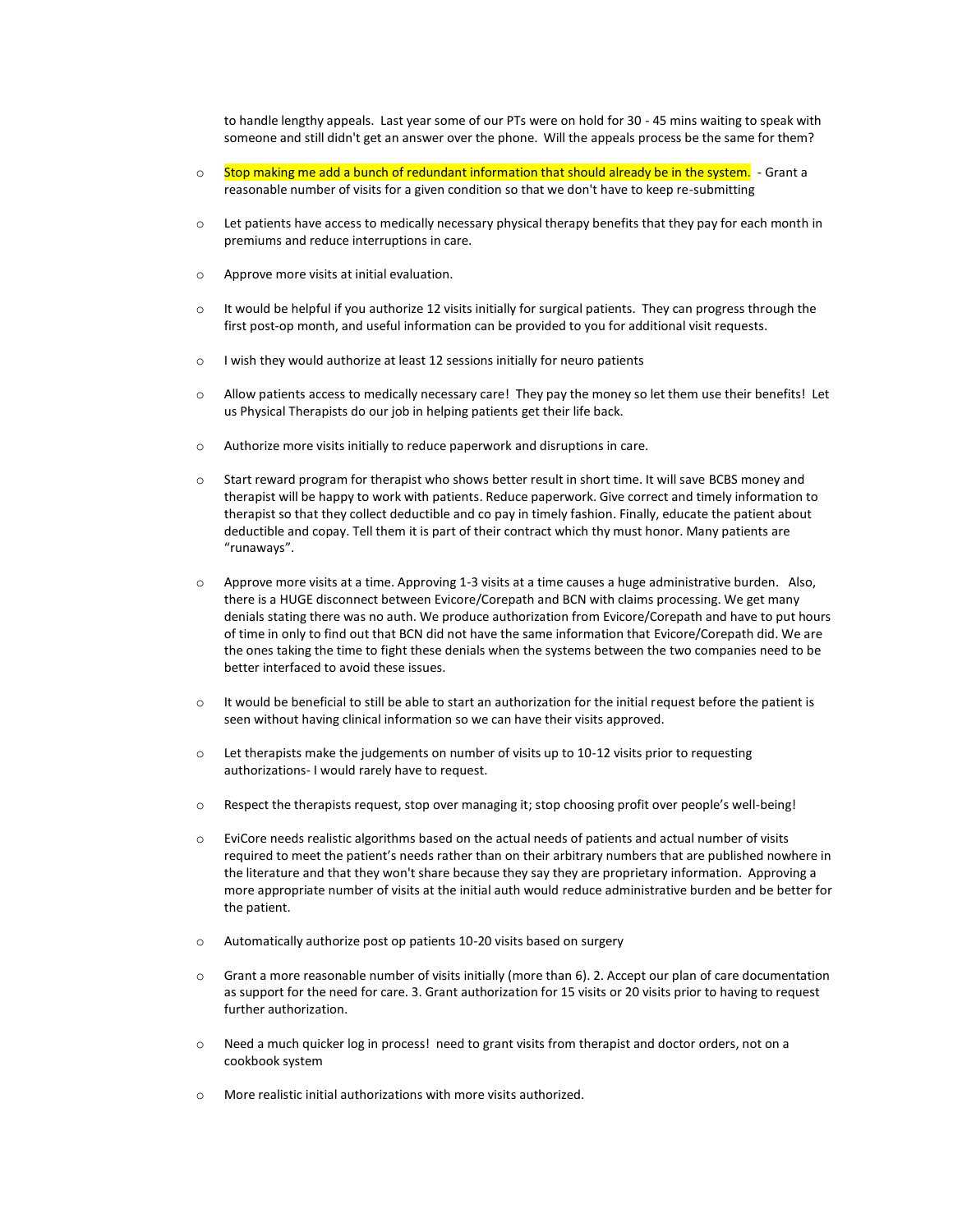- o The patient should be allowed the number of visits per the contract that they are paying for. PPO plans do not require authorization.
- o Re-introduce waiver of visits for initial authorization request so practitioners don't have to be involved.
- o Approve of 8 visits non-op. 12 visits post-op and let the clinical record speak from there if further visits are needed. Quit rationing PT care.
- o All patients could be given an automatic waiver of possibly 6 visits without any submission of information. BCN eviCore grants 6 visits for PT and 8 for OT. But, the difference also is that the initial authorization for services and one visit is authorized by BNC first and then the care is transferred to eviCore. There is not a two-step process with the Medicare Plus Blue population so maybe this is not possible.
- o Make forms actually applicable to patient conditions. We should not have to fill out demographics. Give appropriate number of visits from the get go so we are not wasting our time and can actually serve patients.
- o Authorize more visits initially. Less paperwork and burden for patients and PT. I have seen many patients become frustrated while waiting for more authorization
- o Let the Therapists determine the visits needed
- o Improve consistency in authorization numbers among similar cases including surgical cases
- o Go back to the way visits were authorized in 2016, prior to evicore. Listen to your consumers. Abide by the script issued by the PHYSICIAN and recommended by the evaluating physical therapist. Stop managing your consumers like an HMO when they are paying for a PPO plan. Increase window to request additional visits from 2 days to 10 days. Make peer to peer reviews count for something, not just guiding the PT to an appeals process that will likely be denied regardless.

#### **Peer to peer review**

Providers had mixed reports on peer to peer review.

- o Easier setup for peer to peer reviews if necessary
- o Peer to peer review will take more time out of a PT day when we could be helping patients.

### **Improvement**

Providers have noticed some improvements in the new eviCore corePath system.

- o Feel this has been a significant improvement
- o Very pleased with the new Evicore Corepath! :) Suggestions on making Landmark for Blue Care Network, the same as the new Evicore Corepath authorization would be wonderful! That is where the burden on administrative time is now (Landmark), having to call for case ID then filling out an online form that the Physical Therapist should be doing, because if it is not filled out completely, you have to go back to them to ask questions continually it seems & any questions that occur when filling out the form online, if it's time consuming getting answers from the Physical Therapist, you get kicked out & have to start over...Very frustrating!

#### **Better customer service**

Providers/admins are frustrated with the poor customer service. The wait times on the phone are excessive and evicore phone staff tend to be rude and disinterested in assisting. The staff are often unhelpful, unable to answer provider/admin questions and do not get back with callers within 24 hours.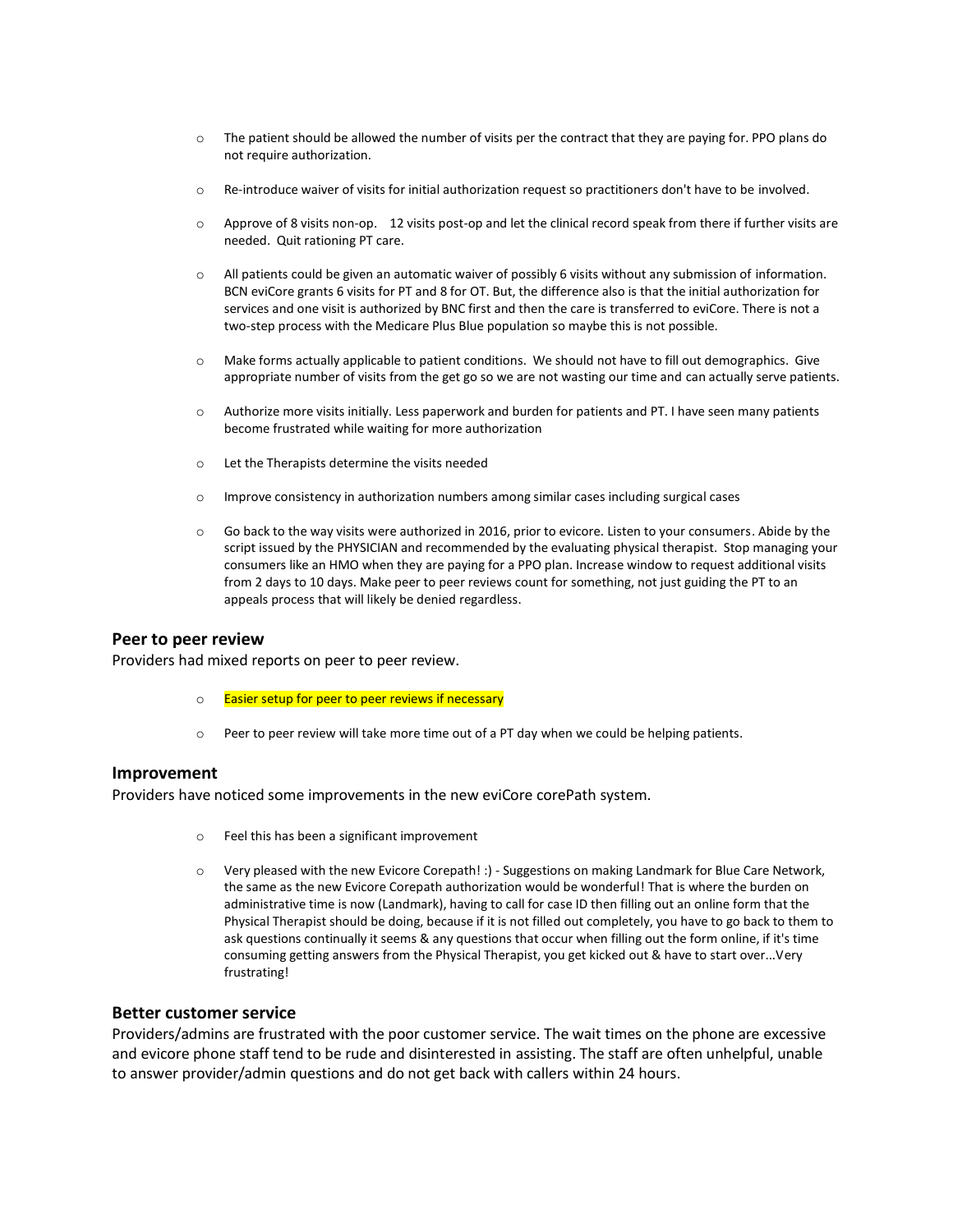- $\circ$  Develop a culture of positive influence at your organization. Empower and train your staff to help providers help your customers utilize their benefit. More often, my admin staff complain of evicore staff being rude on phone w/ a nasty tone and one of "we really don't want to help you".
- o The wait time to talk to someone could be less.
- $\circ$  Have a full process in place that is consistent and have appropriate training for eviCore staff to empower them to assist as needed with questions
- $\circ$  Every time we talk to someone, they give us different answers to the same questions. Your staff all needs to be on the same page. The information you ask for in the forms are very redundant-just read the evaluation/progress note that we send in for the information.
- o Be more open to listening to us.
- $\circ$  Have more pleasant representatives answer the phone when you have to call to provide information. They are RUDE!!
- o Suggestion box to report frustrations more readily
- $\circ$  It is not time efficient for our therapist that have to take time away from patients to handle lengthy appeals. Last year some of our PTs were on hold for 30 - 45 mins waiting to speak with someone and still didn't get an answer over the phone. Has the appeals process been improved?
- $\circ$  Trying to get to someone vs the automated system takes the longest. Also, there should be a better way to give more information if there are co morbidities, a lot of time it is spent speaking to non- medical staff who ask for frequent spelling of terms, don't understand what we are trying to say, etc.
- o Would love to input the patient's information and upload a Progress Letter and have them get back with us in 24 hrs.

### **No suggestions currently**

Providers did either not provide suggestions or did not feel they had enough information.

- o Just wanted to clarify that we are barely into February so request for second authorizations are currently minimal
- $\circ$  I don't have suggestions now. When we are in Group A, we are separated from the process because we have fewer imposed restrictions. If/when we get bumped back to Group B, we will deal with it on a daily basis.
- o No suggestions at this time since I have not had to do one yet.

# *Is the corePath process more time efficient than the eviCore program in 2017?*

# **Faster than eviCore**

corePath is more efficient than eviCore specifically in authorization for patient care and functional form scores.

- o It does allow us to get authorization almost instantaneously once we complete the authorization process. It is great that we are able to schedule patients follow up sessions while they are still in the clinic.
- o Using the functional form scores (as imperfect as they are) is faster and makes more sense than entering ROM and strength scores.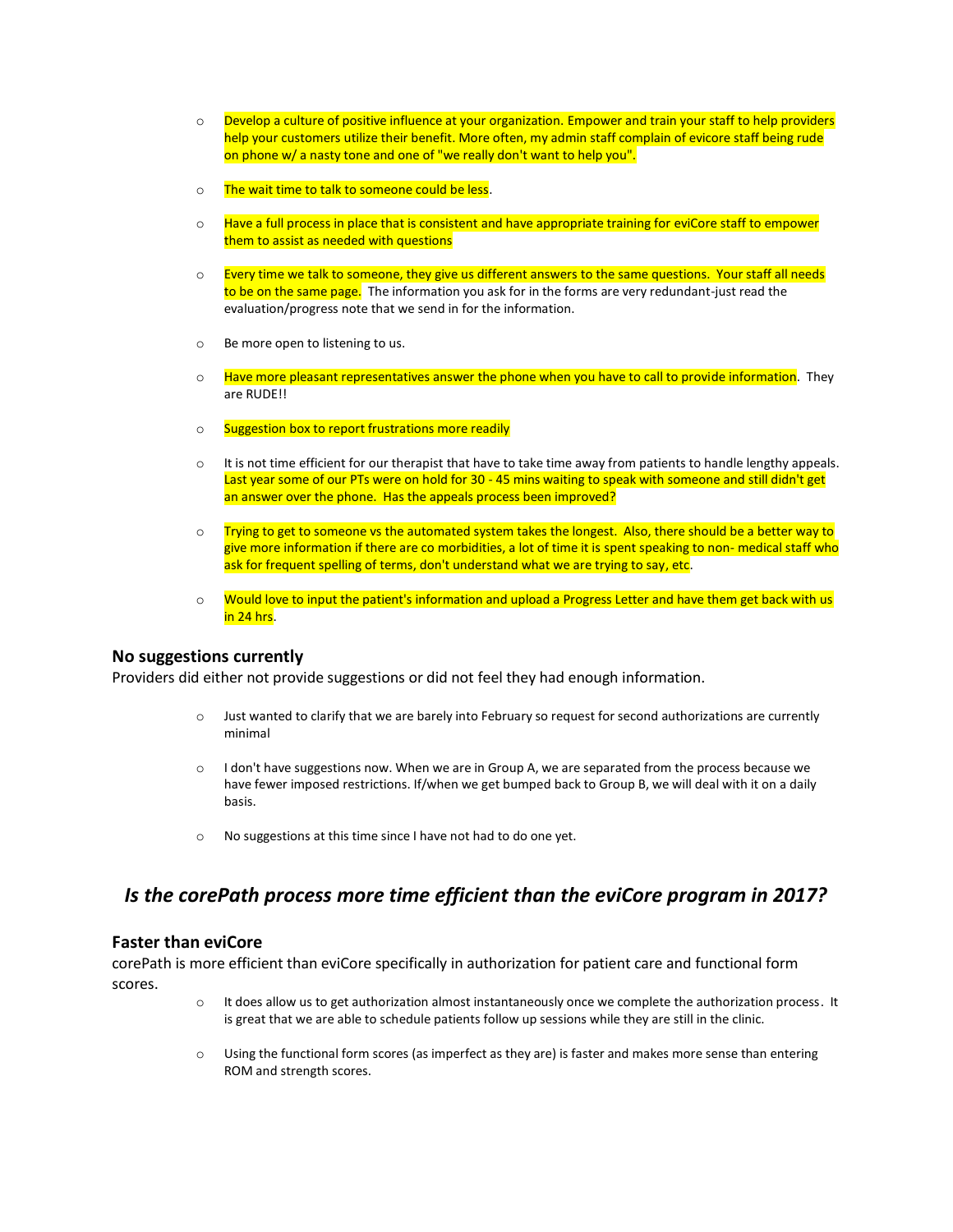- $\circ$  It has its pros and cons but overall I think it is better. There are definitely a few areas where improvement can be made though.
- o It is very similar but the turn-around is a little faster
- o Much better! :) Thank you!
- o Yes, but it may also be related to the fact that we are now Category A instead of B

### **Takes longer than eviCore**

Providers think corePath takes longer than eviCore because the forms are different, phone call authorizations do not match online forms, errors in the system, and limited visit approval.

- o Authorizations via phone are taking longer with fewer visits authorized, eviCore support staff unable to assist in helping clinical support staff in answering questions over the phone, eviCore staff unable to elaborate on why certain number of visits are authorized.
- $\circ$  For the first authorization (after evaluation), we previously just had to enter the basic information (first page of the form). Now some diagnoses require us to enter more than the basic information.
- o There have been issues on a daily basis with some of the approvals that I receive back from Evicore, and I have had to call on a daily basis to get them fixed. I've put the correct NPI, TIN, Facility, Start date and Depts on the forms, and they come back approved for different depts., different start dates, and a different NPI. I had 4 patients in one day that I spent over an hour on the phone trying to fix.
- o No because they keep changing processes. You call to get information and they cannot help you or tell you what you are missing or what you should have done differently. They only read a preset script, when questions veer off they don't know how to answer correctly. This seems to take up more of our time than prior.
- o Still labor intensive and takes therapy staff away from patient care.
- $\circ$  Therapists have to complete paperwork multiple times and billing has to determine which paperwork. It is inefficient and too specific and they always approve 6 visits anyway, so it doesn't seem to be effective.
- o Visits are approved in smaller doses over a longer period of time making the need to fill more forms out less efficient overall
- o Have had lots of problems in the new year.
- $\circ$  A bit less time efficient. The details about the authorization are provided to us a few days later after gaining authorization via the portal. We have called multiple times, with no assistance, because the fax that is sent to us is only a cover sheet. We have to have processes in place to log in and find authorizations to have the details that are within the authorization letter. eviCore does not seem to care that they have a glitch in their system that faxes the authorization letter to providers.
- $\circ$  The amount of time I've spent on this already is horrendous. Don't have time for this when I am supposed to be helping people. PLEASE do something about this
- $\circ$  It takes longer to complete and patients are left waiting for care, and frequently cancel visits secondary to uncertainty of insurance coverage.
- $\circ$  Definitely not. We do not know what questions the new system is going to ask. There needs to be a template questionnaire to print out for each body part area that the therapists can fill out so that the office staff has all the information necessary to complete the authorization. In 2017 the eviCore program had a form that went through all the questions that will be asked. Now we don't know what will be asked once we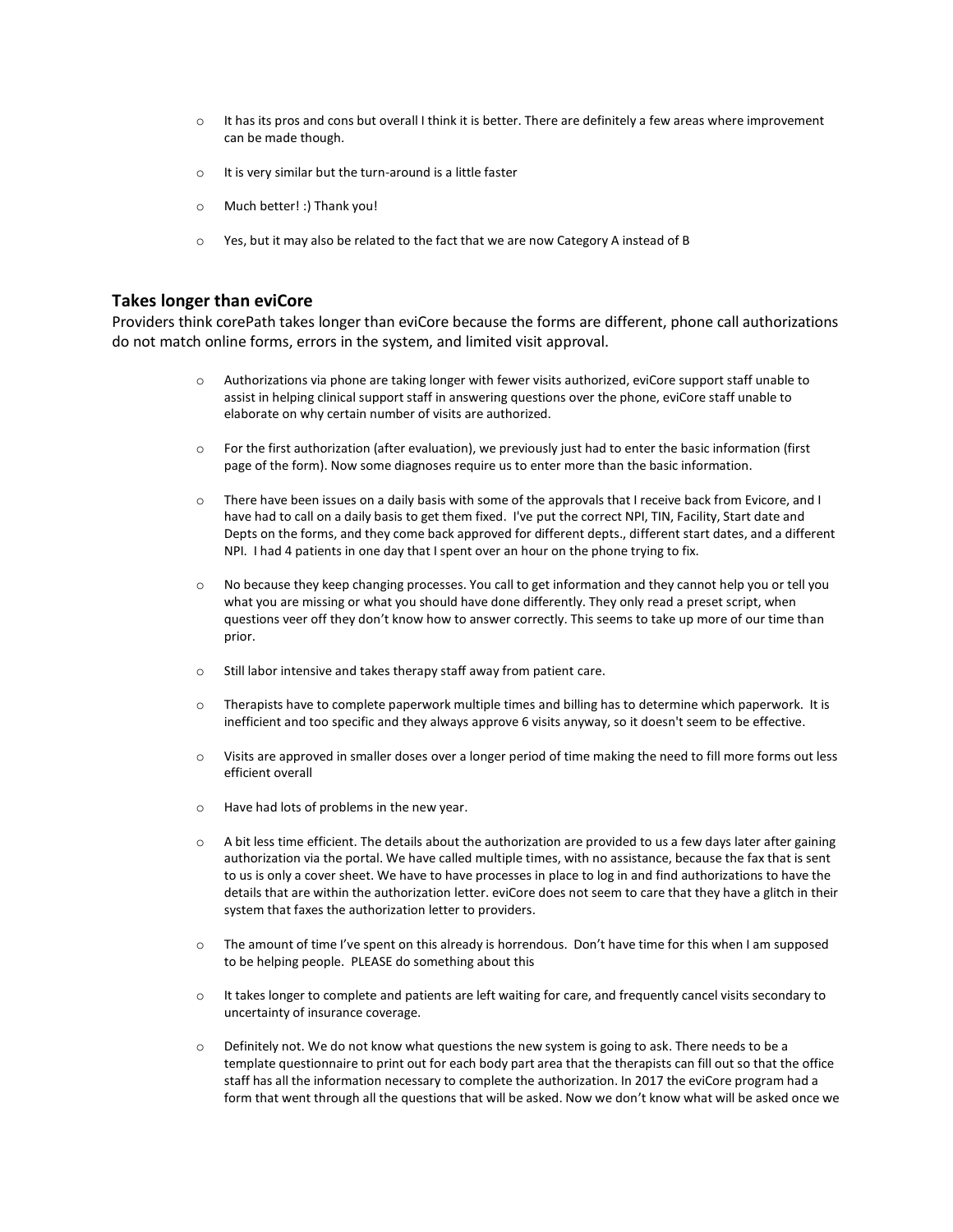get into the authorization screen online. Sometimes we do not have the necessary info because we didn't know that question would be presented.

o Website does not give visits. Go through process online and then need to call to figure out authorized visits. Questions asked on website are now completely different from what is asked over phone (phone still asking motion, pain, strength, etc. as they were in 2017).

### **No Change**

Providers do not notice any difference between corePath and eviCore as the information required is still repetitive and lengthy taking away from patient care.

- o They have not really changed anything in the initial process.
- o I don't notice a big change, but I have only done about 5-10 this year so far.
- o Same
- o Same
- o It's the same.
- o Same
- o Same amount of difficulty and same scrutiny with number of authorized visits.
- o Same repetitive demographic info is being requested. And why do we need to continue to fill in date of initial eval and date of onset? Those don't change. A whole page asking if we are fabricating a splint or only giving HEP? We never do this.
- o Both programs are time consuming. Not friendly to therapist
- o I have not noticed any changes in the program
- o They seem the same.
- o Neither are time efficient
- o They're both about the same.
- o Neither are good.
- o Zero
- o Takes about the same amount of time. It's really going to be a problem when all of my patients with Blue Cross require these authorizations. An average of 10 minutes per patient multiplied by at least 50% of my caseload generates an incredible amount of paperwork and time spent away from treating patients.
- o None of it is efficient in my opinion.

### **Better, but still takes too long**

Providers think that the forms are easier to fill out and authorizations come quicker. However, the forms are not all inclusive and additional narratives are required to support the patient case. Re-authorizations, disputing visits and multiple forms continue to make the process time consuming.